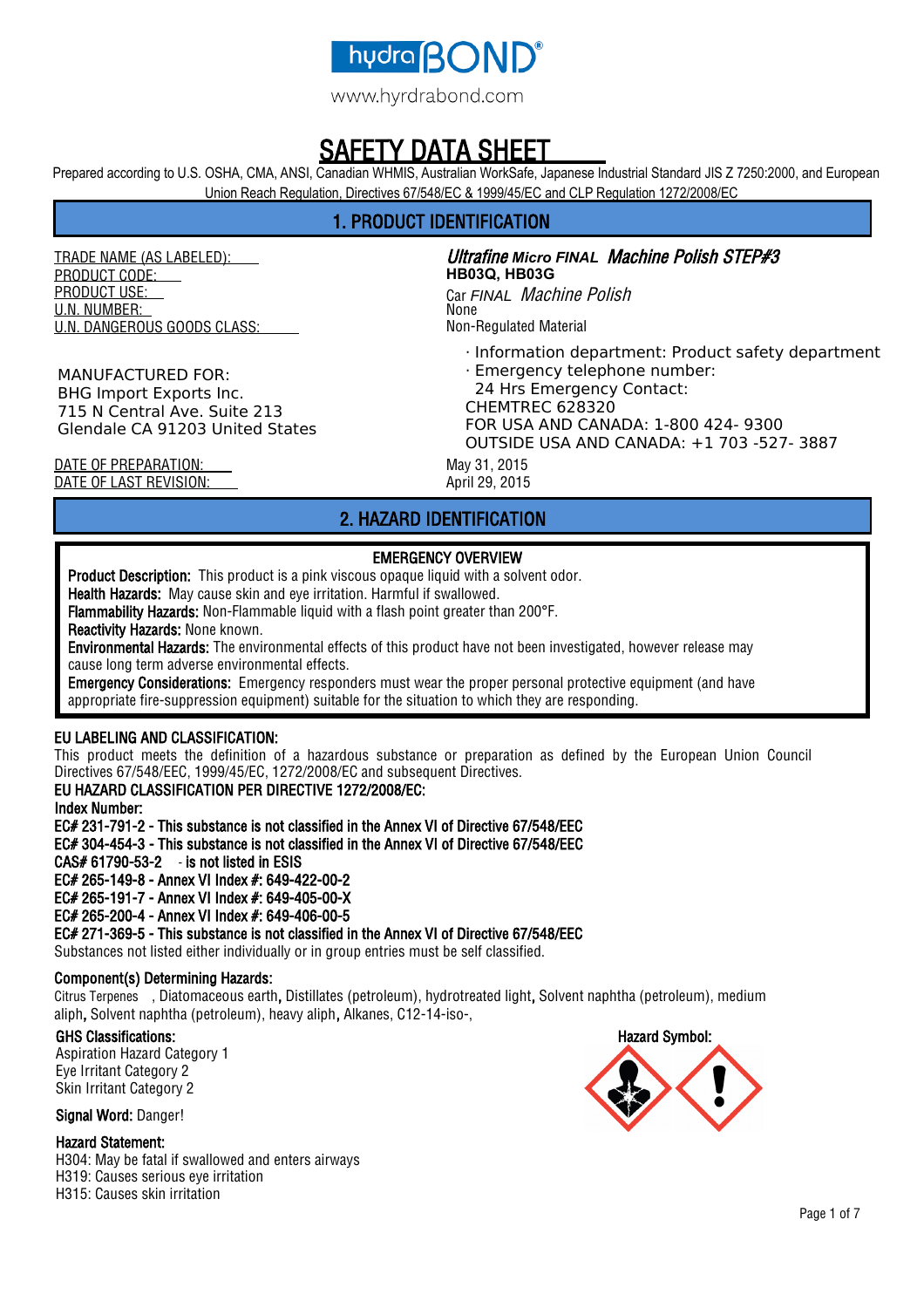### Prevention Statement:

P264: Wash thoroughly after handling.

P280: Wear protective gloves/protective clothing/eye protection/face protection.

### Response Statement:

P301+P310: IF SWALLOWED: Immediately call a POISON CENTER/doctor

P331: Do NOT induce vomiting.

P305+P351+P338: IF IN EYES: Rinse cautiously with water for several minutes. Remove contact lenses, if present and easy to do. Continue rinsing.

P337+P313: If eye irritation persists: Get medical advice/attention.

P302+P352: IF ON SKIN: Wash with plenty of water.

P332+P313: If skin irritation occurs: Get medical advice/attention.

P362+P364: Take off contaminated clothing and wash it before reuse.

### Storage Statement:

P405: Store locked up.

#### Disposal Statement:

P501: Dispose of contents/container in accordance with local/regional/national/international regulations.

### HEALTH HAZARDS OR RISKS FROM EXPOSURE:

SYMPTOMS OF OVEREXPOSURE BY ROUTE OF EXPOSURE: The most significant routes of exposure for this product are by inhalation, skin contact, eye contact or ingestion.

ACUTE:

INHALATION: Inhalation of mists may be irritating to the respiratory tract.

CONTACT WITH SKIN: Repeated or prolonged contact may cause skin irritation.

EYE CONTACT: Contact may cause irritation to the eyes, resulting in redness or watering.

INGESTION: Aspiration hazard, may cause lung damage. Ingestion may cause gastrointestinal irritation with nausea and diarrhea.

CHRONIC: None known

TARGET ORGANS: Acute: Eyes, Skin, Respiratory System

Chronic: None Known

## 3. COMPOSITION and INFORMATION ON INGREDIENTS

| <b>HAZARDOUS INGREDIENTS:</b>                                                                                                                                                                    | $CAS +$    | EINECS#                      | <b>AMOUNT</b> | <b>HAZARD</b><br><b>SYMBOLS</b> | <b>HAZARD CLASSIFICATION</b>                               |  |
|--------------------------------------------------------------------------------------------------------------------------------------------------------------------------------------------------|------------|------------------------------|---------------|---------------------------------|------------------------------------------------------------|--|
| Water                                                                                                                                                                                            | 7732-18-5  | 231-791-2                    | $40 - 60%$    | None                            | None                                                       |  |
| <b>Citrus Terpenes</b>                                                                                                                                                                           | 94266-47-4 | 304-454-3                    | $10 - 20%$    | ₩                               | FLAMM. LIQ. CAT 3, SKIN IRRIT. CAT<br>2. EYE IRRIT. CAT 2A |  |
| Diatomaceous earth                                                                                                                                                                               | 61790-53-2 | <b>Not Listed</b><br>in ESIS | $1 - 10%$     |                                 | EYE IRRIT. CAT 2A, STOT SE 3 (RESP)                        |  |
| Distillates (petroleum),<br>hydrotreated light                                                                                                                                                   | 64742-47-8 | 265-149-8                    | $1 - 10%$     | 态                               | ASP. TOX. CAT 1                                            |  |
| Solvent naphtha<br>(petroleum), medium aliph                                                                                                                                                     | 64742-88-7 | 265-191-7                    | $1 - 10%$     | 浓                               | ASP. TOX. CAT 1                                            |  |
| Solvent naphtha<br>(petroleum), heavy aliph                                                                                                                                                      | 64742-96-7 | 265-200-4                    | $1 - 10%$     | 黍                               | ASP. TOX. CAT 1                                            |  |
| Alkanes, C12-14-iso-                                                                                                                                                                             | 68551-19-9 | 271-369-5                    | $1 - 10%$     | УŻ                              | ASP. TOX. CAT 1                                            |  |
| Each of the other components is present in less than 1 percent concentration (0.1% concentration<br>for potential carcinogens, reproductive toxins, respiratory tract sensitizers, and mutagens) |            |                              |               |                                 |                                                            |  |

NOTE: ALL WHMIS required information is included in appropriate sections based on the ANSI Z400.1-2010 format. This product has been classified in accordance with the hazard criteria of the CPR and the SDS contains all the information required by the CPR, EU Regulation 1272/2008 and the Japanese Industrial Standard JIS Z 7250: 2000.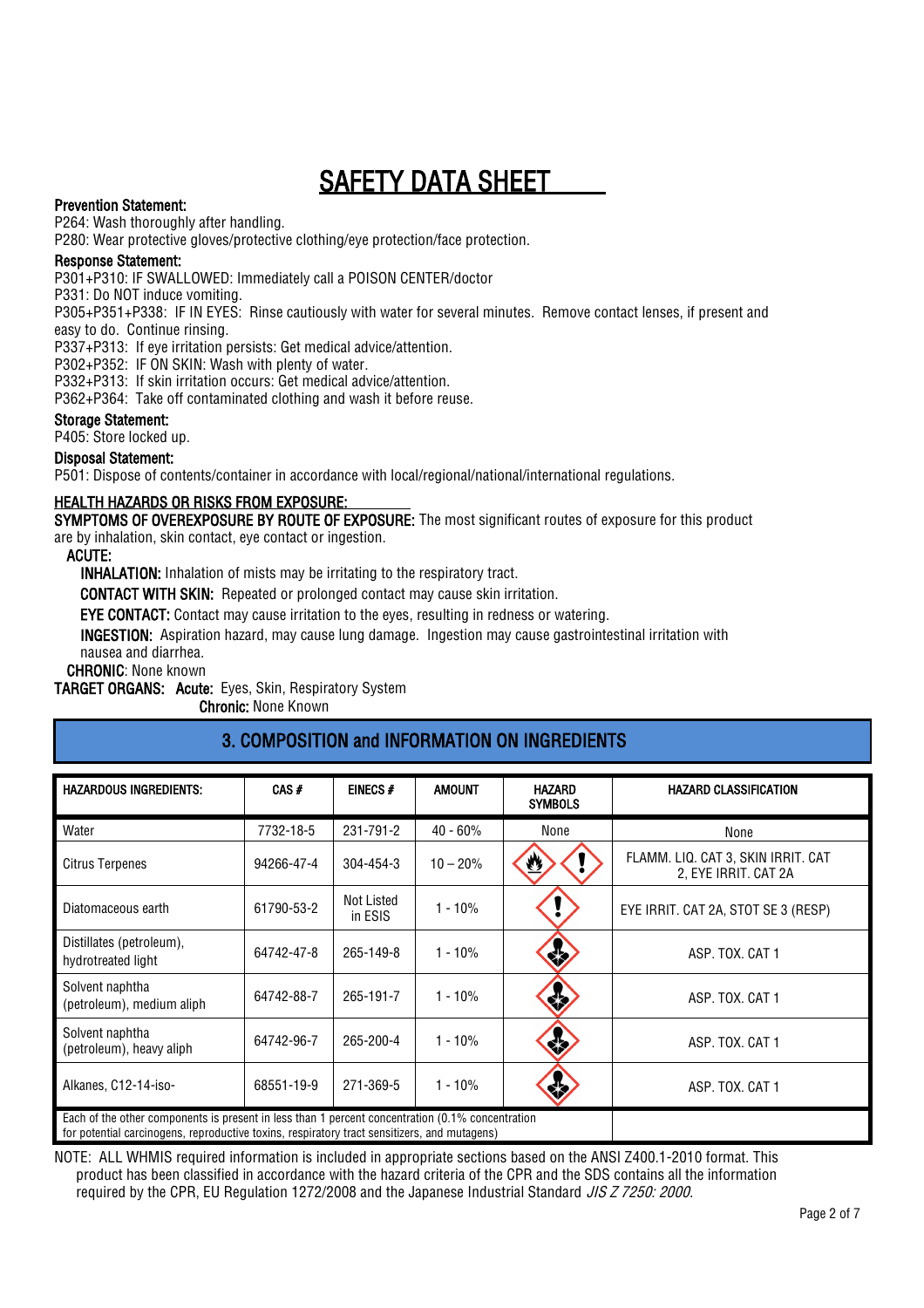| <b>4. FIRST-AID MEASURES</b>     |                                                                                                                                                                                                                                                                                                                                                                                              |  |  |  |  |
|----------------------------------|----------------------------------------------------------------------------------------------------------------------------------------------------------------------------------------------------------------------------------------------------------------------------------------------------------------------------------------------------------------------------------------------|--|--|--|--|
| <b>EYE CONTACT:</b>              | If chemical contacts the eyes, open victim's eyes while under gentle running water. Use sufficient<br>force to open eyelids. Have victim "roll" eyes. Minimum flushing is for 15 minutes. Remove contact<br>lenses, if worn. Seek medical attention.                                                                                                                                         |  |  |  |  |
| <b>SKIN CONTACT:</b>             | Wash contacted area with soap and water. Remove exposed or contaminated clothing, taking care<br>not to contaminate eyes. Seek medical attention if irritation develops and persists.                                                                                                                                                                                                        |  |  |  |  |
| <b>INHALATION:</b>               | If chemical is inhaled, or breathing is difficult, remove victim to fresh air. If necessary, use artificial<br>respiration to support vital functions. Seek medical attention.<br>If chemical is swallowed, call physician or poison control center for most current information. If<br>professional advice is not available, do not induce vomiting. Never induce vomiting or give diluents |  |  |  |  |
| <b>INGESTION:</b>                | (milk or water) to someone who is unconscious, having convulsions, or who cannot swallow. Victims<br>of chemical exposure must be taken for medical attention. Rescuers should be taken for medical<br>attention, if necessary. Take a copy of the label and MSDS with the victim to the health professional.                                                                                |  |  |  |  |
|                                  | <b>MEDICAL CONDITIONS AGGRAVATED BY EXPOSURE:</b> Persons with pre-existing skin disorders, eye problems, and                                                                                                                                                                                                                                                                                |  |  |  |  |
|                                  | impaired respiratory function may be more susceptible to the effects of the substance.<br><b>RECOMMENDATIONS TO PHYSICIANS: Treat symptoms and eliminate overexposure.</b>                                                                                                                                                                                                                   |  |  |  |  |
| <b>5. FIRE-FIGHTING MEASURES</b> |                                                                                                                                                                                                                                                                                                                                                                                              |  |  |  |  |

FLASH POINT: >200° F

AUTOIGNITION TEMPERATURE: Not Available FLAMMABLE LIMITS (in air by volume, %): Lower NA Upper NA FIRE EXTINGUISHING MATERIALS: Dry chemical, Foam, Carbon Dioxide.

UNUSUAL FIRE AND EXPLOSION HAZARDS: None known Explosion Sensitivity to Mechanical Impact: Not Sensitive Explosion Sensitivity to Static Discharge: Not Sensitive SPECIAL FIRE-FIGHTING PROCEDURES: Incipient fire responders should wear eye protection. Structural firefighters must wear Self-Contained Breathing Apparatus and full protective equipment. Isolate materials not yet involved in the fire and protect personnel. Move containers from fire area if this can be done without risk; otherwise, cool with carefully applied water spray. If possible, prevent runoff water from entering storm drains, bodies of water, or other environmentally sensitive areas.



## 6. ACCIDENTAL RELEASE MEASURES

PERSONAL PRECAUTIONS: Proper protective equipment should be used.

SPILLS: Absorb spill with inert material (e.g. vermiculite, sand or earth), then place in suitable container. Avoid runoff into storm sewers and ditches which lead to waterways. Dispose of in accordance with applicable Federal, State, and local regulatory procedures (see Section 13, Disposal Considerations).

## 7. HANDLING and STORAGE

WORK PRACTICES AND HYGIENE PRACTICES: As with all chemicals, avoid getting this product ON YOU or IN YOU. Wash thoroughly after handling this product. Do not eat, drink, smoke, or apply cosmetics while handling this product. STORAGE AND HANDLING PRACTICES: Protect from physical damage.

SPECIFIC USES: Car wax.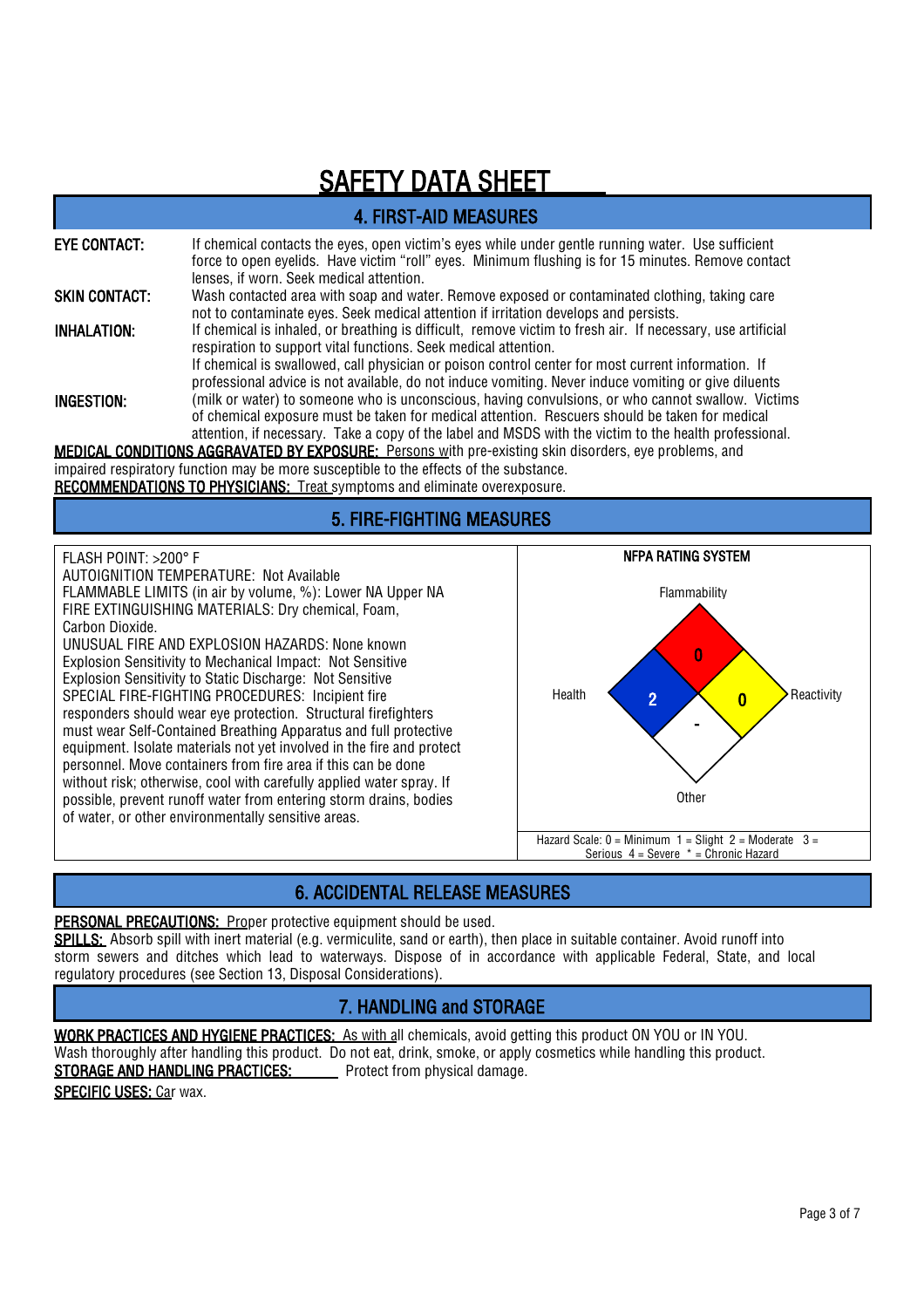## 8. EXPOSURE CONTROLS - PERSONAL PROTECTION

### EXPOSURE LIMITS/GUIDELINES:

| <b>Component Name</b>                          | CAS#       | <b>ACGIH-TLVs</b> | <b>OSHA PELS</b> | NIOSH-TLV's        | Other                             |
|------------------------------------------------|------------|-------------------|------------------|--------------------|-----------------------------------|
| Water                                          | 7732-18-5  | None Listed       | None Listed      | None Listed        | Not Listed                        |
| <b>Citrus Terpenes</b>                         | 94266-47-4 | None Listed       | None Listed      | None Listed        | <b>Not Listed</b>                 |
| Diatomaceous earth                             | 61790-53-2 | None Listed       | 80 mg/m $3$      | $6 \text{ ma/m}^3$ | <b>Not Listed</b>                 |
| Distillates (petroleum), hydrotreated<br>light | 64742-47-8 | None Listed       | None Listed      | None Listed        | Not Listed                        |
| Solvent naphtha (petroleum),<br>medium aliph   | 64742-88-7 | None Listed       | None Listed      | None Listed        | Not Listed                        |
| Solvent naphtha (petroleum), heavy<br>aliph    | 64742-96-7 | None Listed       | None Listed      | None Listed        | Not Listed                        |
| Alkanes. C12-14-iso-                           | 68551-19-9 | None Listed       | None Listed      | None Listed        | 1,200 mg/m $^3$<br>(Manufacturer) |

VENTILATION AND ENGINEERING CONTROLS: Use with adequate ventilation to ensure exposure levels are maintained below the established limits.

Currently, International exposure limits are not established for all the components of this product. Please check with competent authority in each country for the most recent limits in place.

The following information on appropriate Personal Protective Equipment is provided to assist employers in complying with OSHA regulations found in 29 CFR Subpart I (beginning at 1910.132) or equivalent standard of Canada, or standards of EU member states (including EN 149 for respiratory PPE, and EN 166 for face/eye protection), and those of Japan. Please reference applicable regulations and standards for relevant details.

RESPIRATORY PROTECTION: Not normally required with this product. If exposure limits are exceeded, use only respiratory protection authorized in the U.S. Federal OSHA Respiratory Protection Standard (29 CFR 1910.134), equivalent U.S. State standards, Canadian CSA Standard Z94.4-93, the European Standard EN149, or EU member states.

**EYE PROTECTION:** Splash goggles or safety glasses with side shields recommended to prevent eye contact. If necessary, refer to U.S. OSHA 29 CFR 1910.133, Canadian Standards, and the European Standard EN166, Australian Standards, or relevant Japanese Standards.

HAND PROTECTION: Compatible protective gloves recommended. Wash hands after removing gloves. If necessary, refer to U.S. OSHA 29 CFR 1910.138, the European Standard DIN EN 374, the appropriate Standards of Canada, Australian Standards, or relevant Japanese Standards.

BODY PROTECTION: Use body protection appropriate for task. Coveralls, rubber aprons, or chemical protective clothing made from natural rubber are generally acceptable, depending upon the task. If necessary, refer to appropriate Standards of Canada, or appropriate Standards of the EU, Australian Standards, or relevant Japanese Standards. If a hazard of injury to the feet exists due to falling objects, rolling objects, where objects may pierce the soles of the feet or where employee's feet may be exposed to electrical hazards, use foot protection, as described in U.S. OSHA 29 CFR 1910.136.

## 9. PHYSICAL and CHEMICAL PROPERTIES

### INFORMATION ON BASIC PHYSICAL AND CHEMICAL PROPERTIES:

APPEARANCE (Physical State) and COLOR: This product a pink viscous opaque liquid. ODOR: Solvent odor. ODOR THRESHOLD: Not Available pH: Not available MELTING/FREEZING POINT: < 32°F BOILING POINT: 204°F (97°C) FLASH POINT: >200°F EVAPORATION RATE (n-BuAc=1): .04 FLAMMABILITY (SOLID, GAS): Not Applicable UPPER/LOWER FLAMMABILITY OR EXPLOSION LIMITS: Not Applicable VAPOR PRESSURE (mm Hg @ 20°C (68 F): 12 mm Hg @ 20°C VAPOR DENSITY: 4 RELATIVE DENSITY: Not Applicable DENSITY: Not Available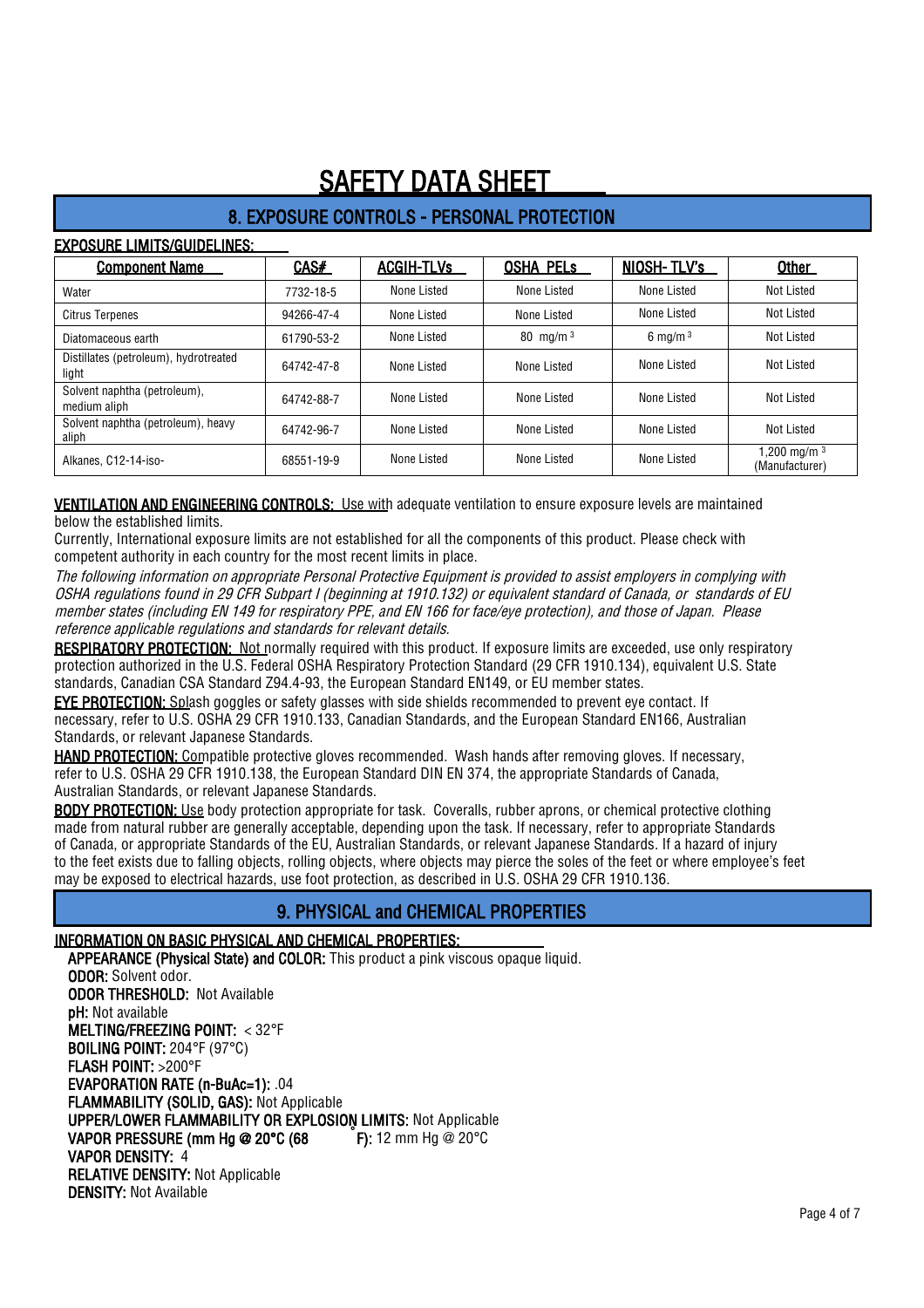SPECIFIC GRAVITY: 1.09 SOLUBILITY IN WATER: Moderately dispersible WEIGHT PER GALLON: Not Available PARTITION COEFFICENT (n-octanol/water): Not Applicable AUTO-IGNITION TEMPERATURE: Not Applicable DECOMPOSITION TEMPERATURE: Not Available VISCOSITY: Not Available VOC g/l / Lb/gal: 0

## 10. STABILITY and REACTIVITY

**STABILITY:** Stable under ordinary conditions of use and storage **DECOMPOSITION PRODUCTS:** Thermal decomposition may produce oxides of carbon. MATERIALS WITH WHICH SUBSTANCE IS INCOMPATIBLE: No data available. HAZARDOUS DEPOLYMERIZATION: Will not occur.

CONDITIONS TO AVOID: None.

## 11. TOXICOLOGICAL INFORMATION

#### TOXICITY DATA:

Alkanes, C12-14-iso- 68551-19-9 LD50 Oral – Rat > 3,900 mg/kg

**SUSPECTED CANCER AGENT:** None of the components of this product are listed by agencies tracking the carcinogenic potential of chemical compounds:

**IRRITANCY OF PRODUCT:** This product may be irritating to eyes, skin and respiratory system.

SENSITIZATION TO THE PRODUCT: None known

REPRODUCTIVE TOXICITY INFORMATION: Listed below is information concerning the effects of this product and its components on the human reproductive system.

Mutagenicity: The components of this product are not reported to produce mutagenic effects in humans. Embryotoxicity: The components of this product are not reported to produce embryotoxic effects in humans. Teratogenicity: The components of this product are not reported to produce teratogenic effects in humans. Reproductive Toxicity: The components of this product are not reported to produce reproductive effects in humans.

## 12. ECOLOGICAL INFORMATION

ALL WORK PRACTICES MUST BE AIMED AT ELIMINATING ENVIRONMENTAL CONTAMINATION.

TOXICITY: No Data available for this mixture.

MOBILITY IN SOIL: No Data

PERSISTENCE/DEGRADABILITY: Possibly hazardous short term degradation products are not likely. However, long term degradation products may arise.

**ENVIRONMENTAL** STABILITY: Controls should be engineered to prevent release to the environment, including procedures to prevent spills, atmospheric release and release to waterways

BIOACCUMULATION/ACCUMULATION: These products have not been tested for bio-accumulation potential.

WATER ENDANGERMENT CLASS: Not Established

## 13. DISPOSAL CONSIDERATIONS

PREPARING WASTES FOR DISPOSAL: Waste disposal must be in accordance with appropriate U.S. Federal, State, and local regulations, those of Canada, Australia, EU Member States and Japan.

EU Waste Code: Not Listed

## 14. TRANSPORTATION INFORMATION

US DOT, IATA, IMO, ADR:

U.S. DEPARTMENT OF TRANSPORTATION (DOT) SHIPPING REGULATIONS: This product is classified (per 49 CFR

172.101) by the U.S. Department of Transportation, as follows.

**PROPER SHIPPING NAME:** Non-Regulated Material

HAZARD CLASS NUMBER and DESCRIPTION: None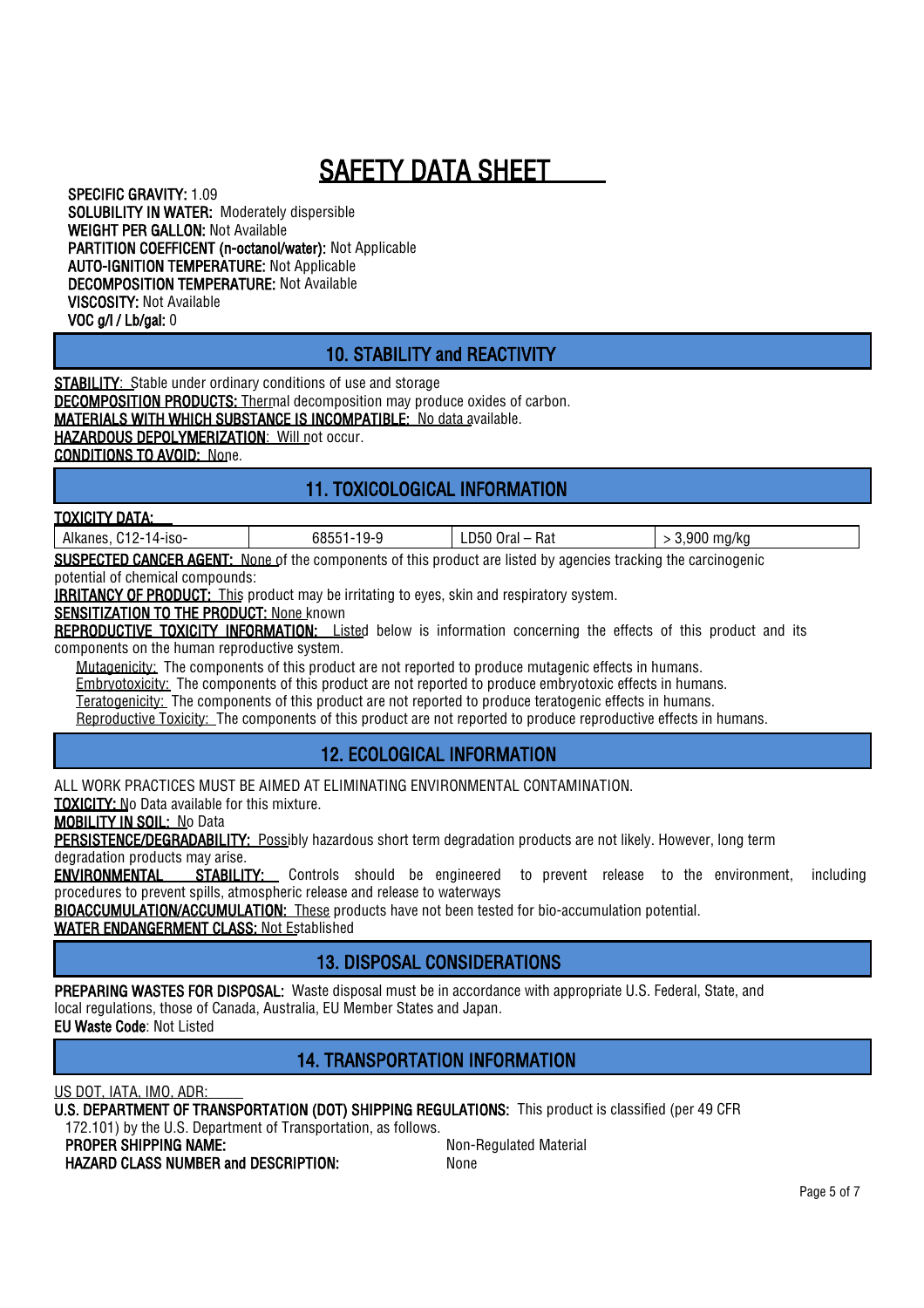UN IDENTIFICATION NUMBER:

PACKING GROUP: None

#### DOT LABEL(S) REQUIRED: None NORTH AMERICAN EMERGENCY RESPONSE GUIDEBOOK NUMBER: None RQ QUANTITY: None

MARINE POLLUTANT: The components of this product are not designated by the Department of Transportation to be Marine Pollutants (49 CFR 172.101, Appendix B).

INTERNATIONAL AIR TRANSPORT ASSOCIATION SHIPPING INFORMATION (IATA): This product is not considered as dangerous goods.

INTERNATIONAL MARITIME ORGANIZATION SHIPPING INFORMATION (IMO): This product is not considered as dangerous goods.

EUROPEAN AGREEMENT CONCERNING THE INTERNATIONAL CARRIAGE OF DANGEROUS GOODS BY ROAD (ADR): This product is not considered by the United Nations Economic Commission for Europe to be dangerous goods

## 15. REGULATORY INFORMATION

### UNITED STATES REGULATIONS:

SARA REPORTING REQUIREMENTS The components of this product are subject to the reporting requirements of Sections 302, 304, and 313 of Title III of the Superfund Amendments and Reauthorization Act. SECTION 302 (RQ): None SECTION 302 (TPQ): None SECTION 313: None

**TSCA** All components in this product mixture are listed on the US Toxic Substances Control Act (TSCA) inventory of chemicals.

SARA 311/312: Acute Health: Yes; Chronic Health: No; Fire: No; Reactivity: No

## U.S. CERCLA REPORTABLE QUANTITY (RQ): None

CALIFORNIA SAFE DRINKING WATER AND TOXIC ENFORCEMENT ACT (PROPOSITION 65): This product does not contain a component above the 0.1% level which is listed as a California Proposition 65 chemical.

#### CANADIAN REGULATIONS:

CANADIAN DSL/NDSL INVENTORY STATUS: All of the components of this product are on the DSL Inventory. CANADIAN ENVIRONMENTAL PROTECTION ACT (CEPA) PRIORITIES SUBSTANCES LISTS: No component of this product is on the CEPA First Priorities Substance Lists.

CANADIAN WHMIS CLASSIFICATION and SYMBOLS: This product has been classified per WHMIS 2015 standards

## EU HAZARD INFORMATION:

See section 2 for details

#### AUSTRALIAN INFORMATION FOR PRODUCT:

AUSTRALIAN INVENTORY OF CHEMICAL SUBSTANCES (AICS) STATUS: All components of this product are listed on the AICS or exempt.

STANDARD FOR THE UNIFORM SCHEDULING OF DRUGS AND POISONS: Not applicable.

JAPANESE INFORMATION FOR PRODUCT:

JAPANESE MINISTER OF INTERNATIONAL TRADE AND INDUSTRY (MITI) STATUS: The components of this product are not listed as Class I Specified Chemical Substances, Class II Specified Chemical Substances, or Designated Chemical Substances by the Japanese MITI.

### INTERNATIONAL CHEMICAL INVENTORIES:

Listing of the components on individual country Chemical Inventories is as follows: Asia-Pac: Listed Australian Inventory of Chemical Substances (AICS): Listed Korean Existing Chemicals List (ECL): Listed Japanese Existing National Inventory of Chemical Substances (ENCS): Listed Philippines Inventory if Chemicals and Chemical Substances (PICCS): Listed Swiss Giftliste List of Toxic Substances: Listed U.S. TSCA: Listed